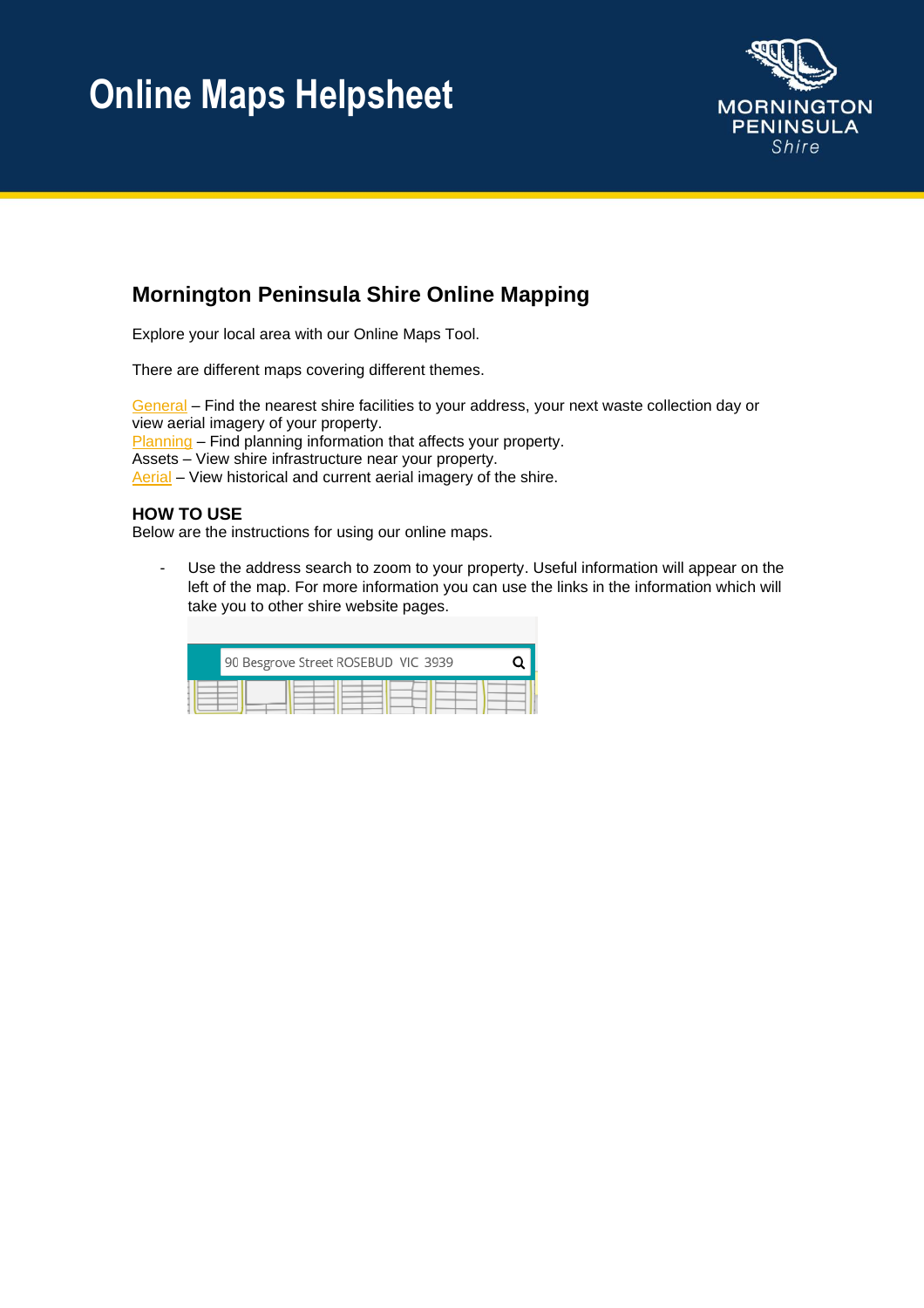



Click on the Nearest tab to view the nearest facilities to your address (Note this tool is only available in the General map).

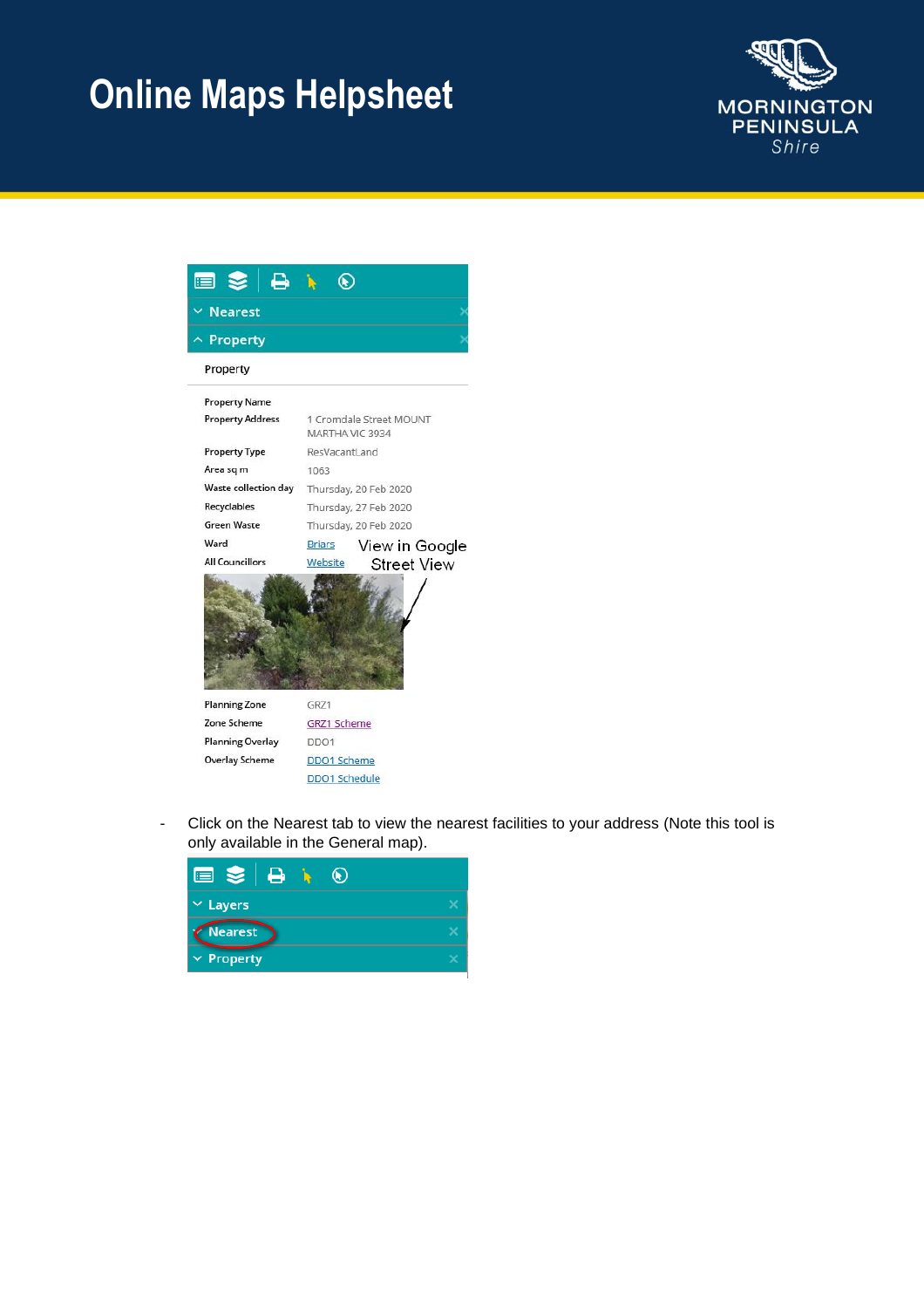





Turn on aerial imagery



- Zoom in and out with mouse wheel or with zoom buttons at the top left of map. Hold down the mouse wheel or hold down the left click button and drag mouse to pan.
- Extra tools are available on the top left toolbar